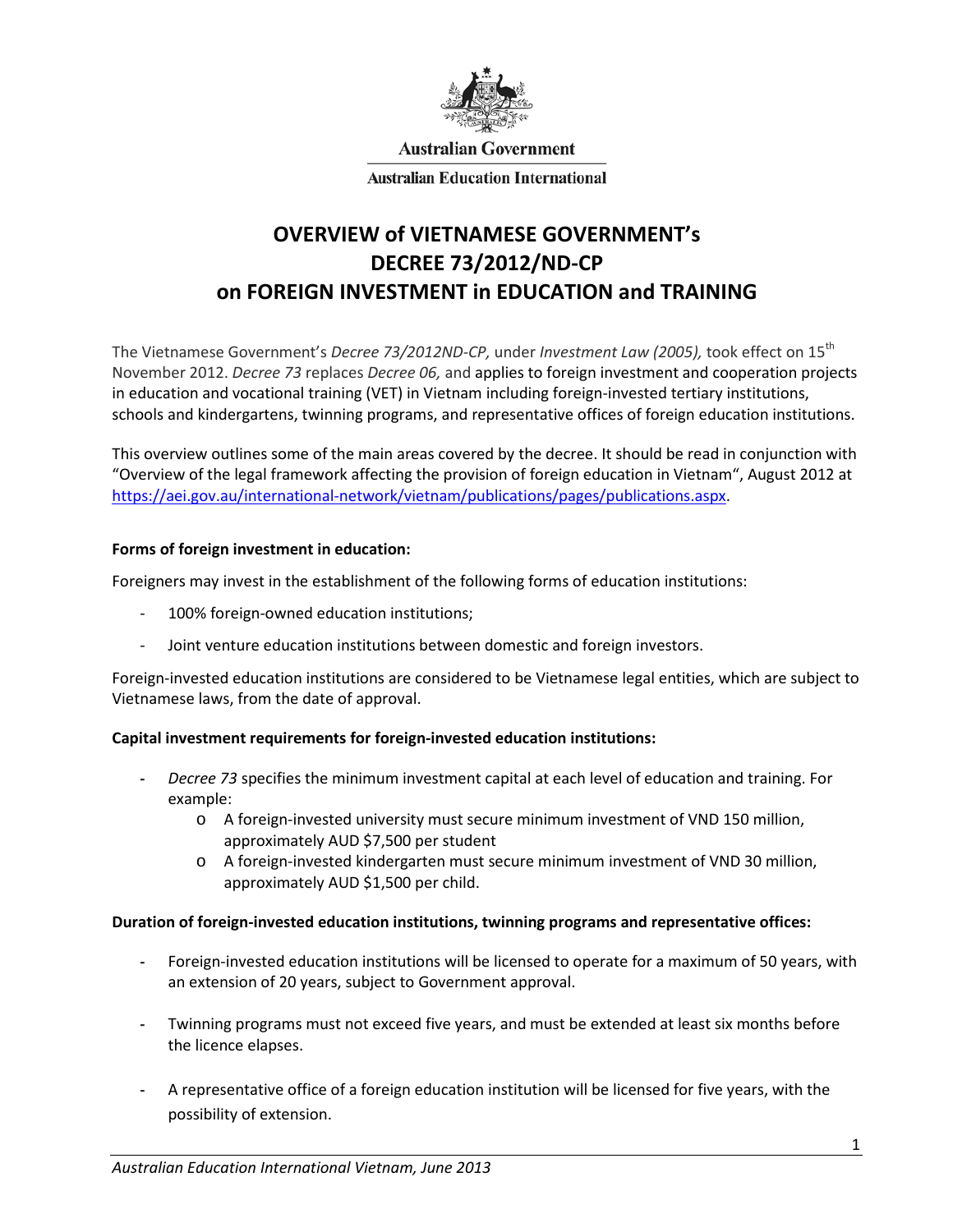# **- Twinning programs**

o The *Minister of Education and Training* shall approve twinning programs at diploma, bachelor, master and doctorate levels<sup>[1](#page-1-0)</sup>;

NB: *Presidents* of Vietnam National University, University of Thai Nguyen, University of Hue, and University of Da Nang may approve twinning programs at diploma, bachelor, master and doctorate levels at their institutions.

- o *Directors of Departments of Education and Training (DOET)* shall approve twinning programs at intermediate level;
- o *The Minister of Labour, Invalids and Social Affairs* shall approve VET twinning programs at diploma level;
- o *Directors of Departments of Labour, Invalids and Social Affairs (DOLISA)* shall approve VET twinning programs at intermediate level;

## **- Foreign-invested education institutions**

- o The *Prime Minister* shall approve establishment of universities;
- o The *Minister of Education and Training* shall approve establishment of
	- Colleges (under MOET authority); and
	- pre-schools, primary schools, middle schools and high schools, when the establishment is requested by a foreign diplomatic mission or inter-government international organization;
- o The *Minister of Labour, Invalids and Social Affairs* shall approve establishment of VET colleges (under MOLISA authority);
- o *Provincial People's Committees* shall approve establishment of
	- **short-term training institutions;**
	- high schools;
	- multi-level education institutions which include high schools, (except for the compulsory education institutions prescribed in Clause 2 of *Article 39* of the decree); and
	- VET institutions (under MOET authority).
- o *District-level People's Committees* shall approve establishment of
	- pre-school education institutions;
	- **Primary schools;**
	- **middle schools; and**
	- multi-level education institutions (which do not include high schools).

## **- Representative offices**

- o The *Minister of Education and Training* shall approve establishment of representative offices of foreign education institutions.
- o The *Minister of Labour, Invalids and Social Affairs* shall approve establishment of representative offices of foreign education institutions engaged in VET.

<span id="page-1-0"></span> $1$  Levels of education in Vietnam and the authorising ministries are outlined in the "Overview of the level framework affecting the provision of foreign education in Vietnam", August 2012.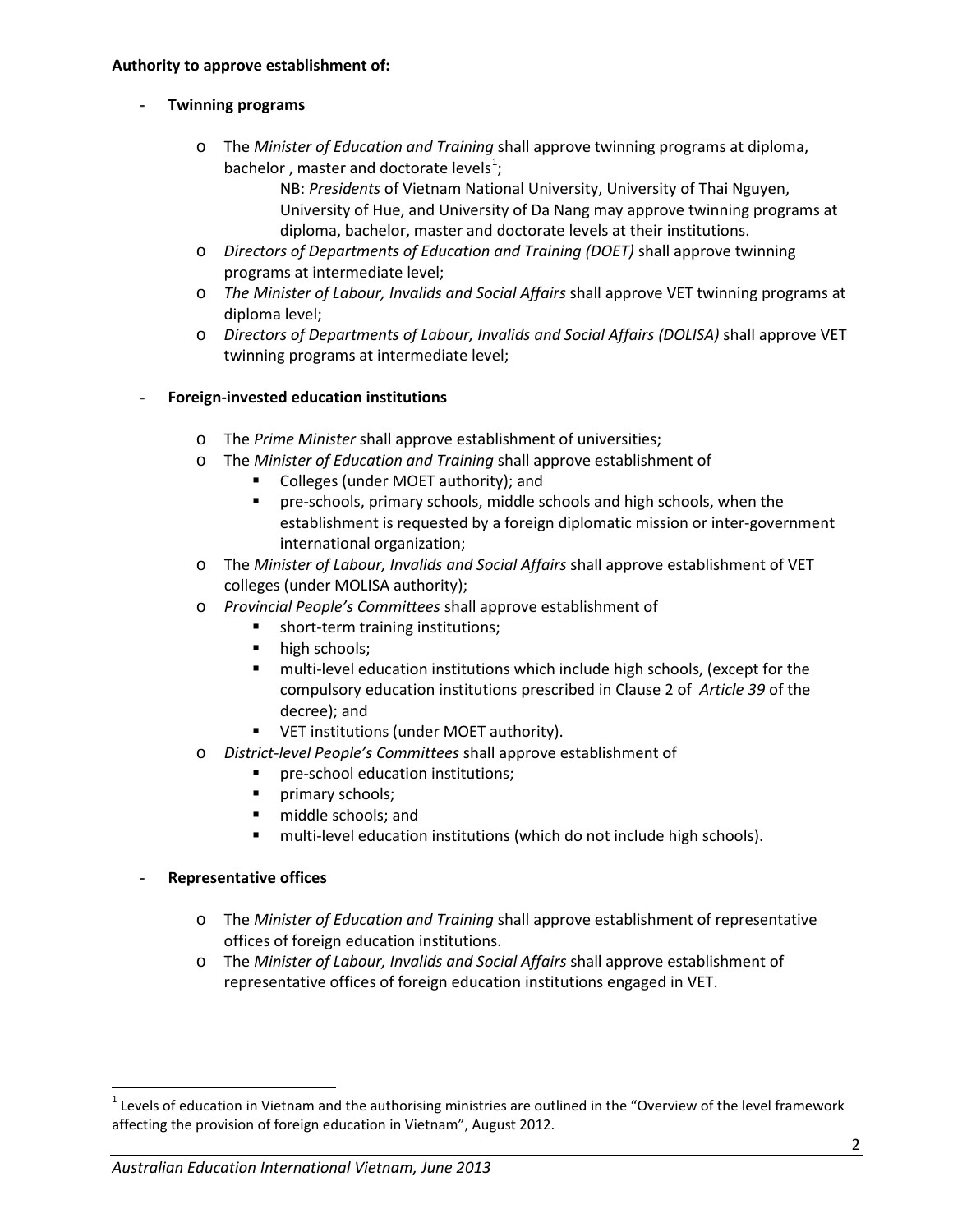## **Enrolment of Vietnamese students into foreign-invested education institutions:**

## **- Tertiary**

o the Vietnamese government puts no limitation on the percentage of Vietnamese students at foreign-invested universities and colleges.

## **- Schools**

- o primary and middle schools: 10 per cent limit on Vietnamese pupils;
- o high school: 20 per cent limit on Vietnamese pupils.

#### **- Pre-school**

o Vietnamese children under five years of age are not allowed to enroll in foreign education programs.

#### **Teaching staff:**

- **-** *Decree 73* outlines requirements for teaching staff in terms of qualifications, teaching experience, and the teacher/ student ratio for each level of training, for example:
	- o Foreign teachers must have at least five years of experience to be allowed to teach twinning programs at Vietnamese institutions or at foreign-invested schools, colleges and universities.
	- o For tertiary education institutions, 60% of course modules must be delivered by permanent teachers, and 80% of teaching staff must hold postgraduate degrees.

#### **Floor space**

- **-** *Decree 73* lays down requirements for floor space at each level of education. For example:
	- o universities must provide 25 square meters space for each student
	- o schools which is located in urban areas must provide 06 square meters space for each student and schools which is located in rural areas must provide 10 square meters space for each student.

## **Curriculum**

- **-** Twinning programs must include curriculum developed by both Vietnamese institutions and their foreign partners. These programs can issue Vietnamese or foreign degrees.
- **-** The *Minister of Education and Training* will determine compulsory subjects for Vietnamese citizens in foreign-invested institutions.

## **Language of tuition**

- **-** Twinning programs which lead to foreign qualifications must be delivered in the foreign language i.e. not taught in Vietnamese or with translation into Vietnamese.
	- o Translation into Vietnamese is acceptable for study programs that lead to Vietnamese qualifications.